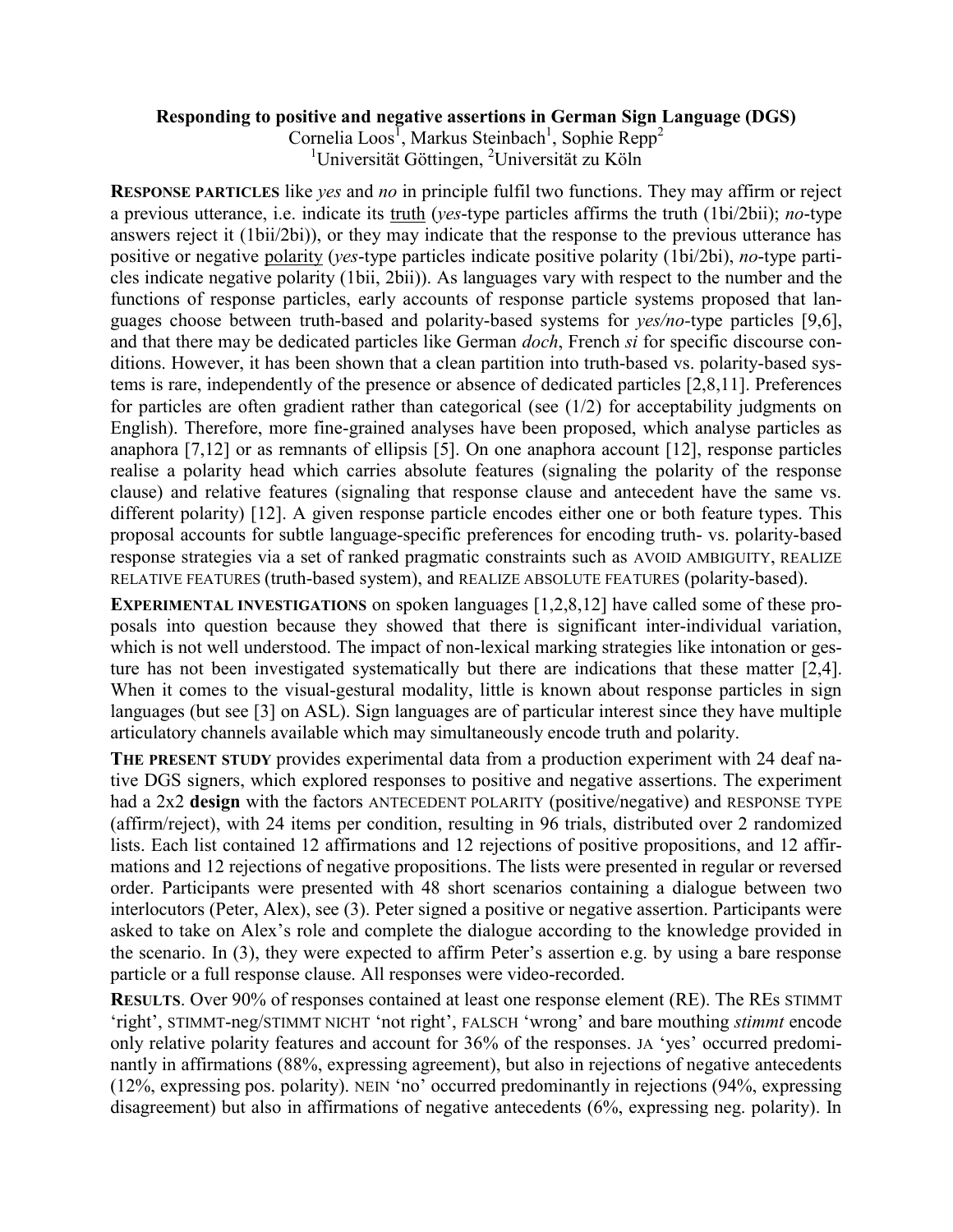affirmations, ambiguous REs are significantly more frequent in responses to positive than to negative antecedents ( $b = 0.47$ ,  $p \le 0.001$ ). Aside from manual REs, signers employed the purely non-manual response strategies head movement (7%) and bare mouthings (3%). Head movements occurred more frequently in response to negative antecedents ( $b = -0.42$ ,  $p < 0.01$ ) and exhibited the same ambiguity as JA/NEIN: While both can encode (dis)agreement or polarity, head nods are clearly preferred for affirmation over pos. polarity and head shakes occur more frequently in rejections than to signal neg. polarity ( $b = -4.53$ ,  $p < 0.01$ ). When head movements co-occur with manual REs, they perform the same function (e.g.  $NEN + head$  shake typically rejects an antecedent but in 8.5% of cases affirms a neg. antecedent). Mouthings accompanying manual REs also occur more frequently after negative antecedents  $(b = 0.36 \, p \le 0.01)$  and show concord with the manual sign. One notable exception is *doch*, which like its German counterpart encodes [disagree, +] and which in DGS accompanies JA to reject negative antecedents (3%).

**DISCUSSION**. DGS has both manual and non-manual REs that either map onto only relative features or onto relative or absolute features. The latter comprise JA, NEIN, head nod, and head shake. Their preferential use in (dis)agreement marking indicates a high ranking of REALIZE RELATIVE FEATURES, i.e. DGS favours a truth-based response system in both its manual and non-manual REs. There is some inter-individual variation but to a much lesser extent than e.g. in spoken German, where speakers seem to fall into two groups for affirmations of negative assertions [1] or in Dutch [11]. Additionally, we saw evidence that AVOID AMBIGUITY is operative in DGS: Recall that ambiguous REs are only problematic in responses to negative antecedents and it is precisely there that we find significantly more non-manual marking of REs via head movement, eyebrow movement and mouthing. We also find significantly more ambiguous REs in responses to positive antecedents than negative ones. Lastly, we found that if a second RE followed an ambiguous RE1, it served a disambiguating purpose more often in responses to negative antecedents  $(b = 3.10, p < 0.05)$ . In terms of current theorizing we may interpret our findings as an indication of a multi-response system where non-manual markers have very similar specifications to manual signs rather than complementing them: there are simply more *yes*-type and *no*-type "particles" available. These can be described e.g. in terms of semantic feature specifications for anaphora in a system like [12]. The advantage of such an interpretation is that the independent use of the communication channels to signal rejection / affirmation could be explained as well.

| $(1)$ a. Anna smokes.                                                                                                                                                                                                                                                                                                      | b. i. Yes (she does)                                                         | ii. No (she doesn't)                                                                                                                                         |  |
|----------------------------------------------------------------------------------------------------------------------------------------------------------------------------------------------------------------------------------------------------------------------------------------------------------------------------|------------------------------------------------------------------------------|--------------------------------------------------------------------------------------------------------------------------------------------------------------|--|
| (2) a. Anna doesn't smoke.                                                                                                                                                                                                                                                                                                 | b. i. Yes/ $\mathrm{No}$ (she does) ii. $\mathrm{^{22}Yes/No}$ (she doesn't) |                                                                                                                                                              |  |
| (3) Scenario: Peter and Alex are having their front yard rede-<br>signed. This morning, Alex talked to the gardener. The garden-<br>er told Alex that he wouldn't be able to sow the lawn for anoth-<br>er few days because of bad weather. During lunch, Peter and<br>Alex discuss the gardener and their new front yard. |                                                                              | Peter:<br>hs<br>br<br>GÄRTNER RASEN SÄEN NOCH-NICHT<br>gardener lawn mow not-yet<br>'The gardener hasn't sown the lawn yet.'<br>$\ldots$ (Response)<br>Alex: |  |

**[1]** Claus/Meijer/Repp/Krifka. 2017. Puzzling response particles: An experimental study on the German answering system. *Semantics & Pragmatics* 10. **[2]** González-Fuente/Tubau/Espinal /Prieto. 2015. Is there a universal answering strategy for rejecting negative propositions? Typological evidence on the use of prosody and gesture. *Frontiers in Psychology* 6. **[3]** Gonzalez/Henninger/Davidson. 2018. Answering negative questions in ASL. NELS 49 abstract. **[4]** Goodhue/Wagner. 2018. Intonation, *yes* and *no*. *Glossa*. **[5]** Holmberg. 2015. The syntax of *yes* and *no*. OUP. **[6]** Jones. 1999. *The Welsh answering system*. De Gruyter. **[7]** Krifka. 2013. Response particles as propositional anaphors. In SALT XXIII. **[8]** Li/González-Fuente/Prieto/Espinal 2016. Is Mandarin Chinese a truth-based language? Rejecting responses to negative assertions and questions. *Frontiers in Psychology 7*. **[9]** Pfau. 2008. The grammar of headshake*. Linguistics in Amsterdam* 1. **[10]** Pope. 1976. *Questions and answers in English*. Mouton. **[11]** Repp/Meijer/Scherf. 2019. Responding to negative assertions in Germanic: On *yes* and *no* in English, Dutch and